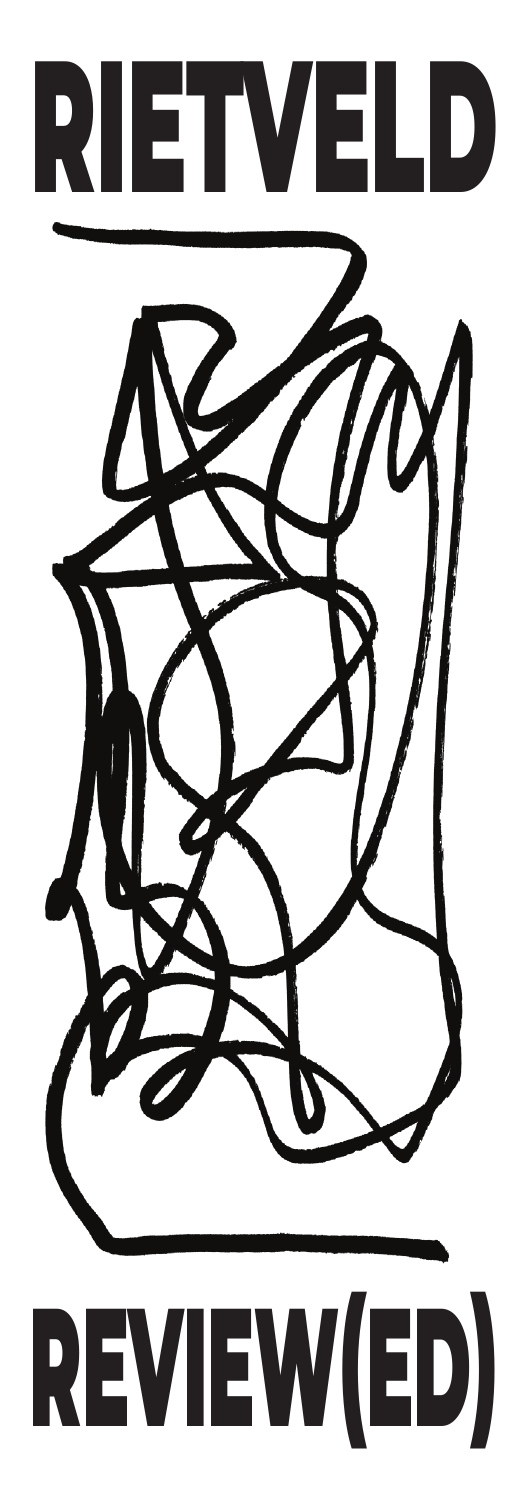# **Visual Art**

Rietveld Review(ed) is a new addition to the Graduation Show's peripheral programming. An independent, external committee was asked to reflect on the Graduation Show as a whole and to signal current tendencies and themes within the exhibition. The committee was also asked to select a number of projects by graduating students that support these observations. The reflections and observations are processed by the Rietveld Academie into this reflection report. This year's visual art committee consisted of Roel Arkesteijn, Théo Demans, Imara Limon, Tirzo Martha and Marina Otero Verzier.

The committee sees that this generation is facing a change of paradigm, coming out of a pandemic and after a year in which crucial sociopolitical changes, discussions and movements have been taking place. Being in lockdown inevitably results in introspection. At the same time, artists and designers are often expected to respond to all that is happening outside. The question of how to embrace these challenges and intertwine them with one's own artistic language and personal stories is timeless, but even more relevant this year. The committee is aware of the weight that comes with this and appreciates the ways in which the graduates are finding their voices, slowly building up what was broken down, and adding to it as they go. Their works radiate reflection and curiosity, rather than pessimism or panic. It might be a signal of something in becoming: a new ground for new narratives.

A recurrent motif in the exhibition of this year is the domestic domain — intimacy and family play a large role. A lot of works seem to originate from extremely personal stories and perspectives, and have a great impact on an emotional level. While the complete human figure seems almost absent, and is mainly there in dismembered fragments, the emotional, messy and vulnerable aspects of having a human mind are present everywhere. The audience is not

bombarded with bold statements: the way the graduates approach the bigger themes of our time is more subtle, personal and intimate. As a viewer, one is smartly being tempted to immerse oneself in the works and in the personal world of the students. It is a world that is directed inwards, one that is enticing and uncomfortable at the same time, a world in which matriarchal relationships take the stage. By looking at the past, many graduates find a way to calmly digest and respond to the current moment.

This looking back and inwards is also visible in the many ways identities are confronted by the reinvention of traditional techniques and materials. Cold hard artificiality is rejected and the committee sees more use of organic and nostalgic elements than before. Categories, assumptions and relations have been dismantled, making place for a certain blurriness and fluidity. This year's graduates seem to have a longing to return to the earth, is how one of the committee members worded it.

#### That is clear to see in the work of EVA VAN DER ZAND — THE LARGE GLASS.

Eva made a presentation that stands out because of its extensive research, extending her roots in many directions: science, gender, the language of botany, all beautifully interwoven with her personal story. She is owning her topic, and her obsession with it is enchanting.

#### NOVI ERYTRYASILANI — DOGTIME – EXPANDED PAINTING —

excited the committee with her series of large charcoal drawings, depicting childlike dream figures. They seemed to show traces of an earlier self, of something that has been and that has passed, something painful. In all its simplicity, a strong urgency was felt by the committee, who found the work deeply moving.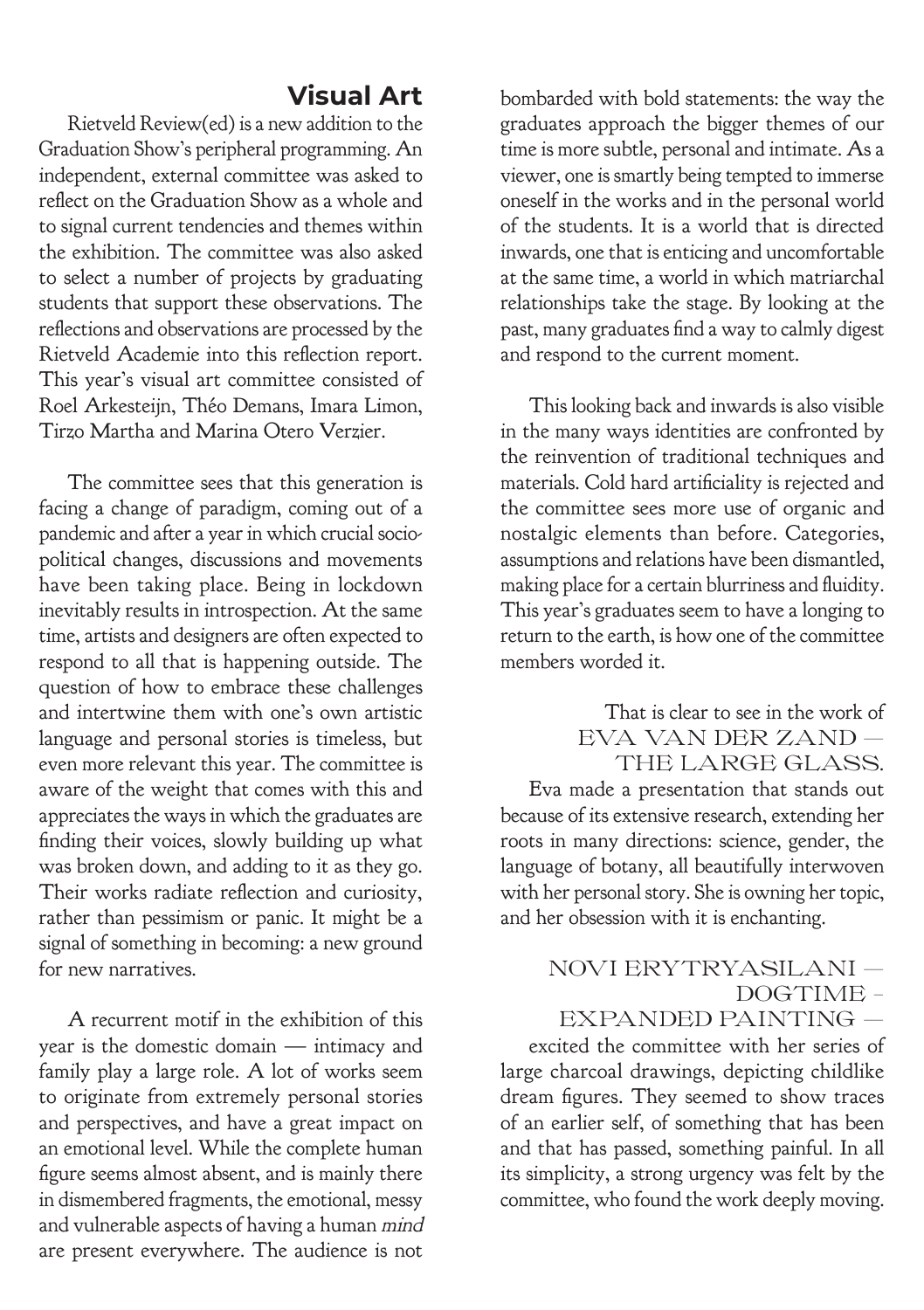#### ANNA PLOWDEN  $-$  FINE ARTS  $-$

has a unique, very personal language which comes to full force in her video work. It seems to deal with uncomfortable domestic situations, repressed sexuality and the art of storytelling itself. Or does it? The committee was delightedly confused by the absurd acting and warped dialogue. It doesn't matter at which point you enter her inflatable space — you get hooked anyway. It made the committee very curious to see what Anna will do in the future.

> The committee was captivated by the hair-raising performance of  $MICA$   $PAN$   $-$ FINE ARTS.

With impressively simple gestures, she makes a space her own and creates a suggestive and exciting setting for her intimate, concentrated performance. It is clear Mica is fully able to grab the attention of her audience, and it made the committee crave for more.

One of the few presentations in this year's show in which the human figure as a whole is very much present and celebrated is the work of

### ROXANE MBANGA — FASHION.

The committee was fascinated by her exploration of being comfortable in relation to the public space. This is an outspoken, straightforward statement indeed, and a very powerful one. The committee furthermore compliments Roxane on the use of the pavilion, which was very well thought out and seemed to mirror the multi-layered quality of her design.

The committee was struck by the amount of care in this year's Graduation Show, especially in the presentation of the Fine Arts department, with a very well-balanced exhibition throughout the whole floor, and the coherent and generous presentation of TXT. This is not true only in terms of the concept and execution of the

individual works, but also on a curatorial level. The students seem very aware of the relationship between their own work and its surroundings. It is clear to see that students understand each other's work, appreciate it and make use of ways to amplify each other. The committee finds the departments that give space to the collaborative have the strongest presentations. The togetherness and fellowship between the graduates is tangible in the exhibition as a whole, something that is greatly appreciated.

A work that stood out for the committee in the overall very well-curated exhibition of VAV – Moving Image was that of SHIFRA OSORIO WHEWELL

— VAV – MOVING IMAGE.

Her remarkable video collage is raw and in your face, and certainly won't look like anything you've ever seen before. The committee immediately fell for its weirdness and Shifra's smart critique of her daily surroundings. It inspired the committee to go outside and look at a distorted world through Shifra's very humorous lens.

Overall, the committee was highly impressed by the quality and the amount of care the students have put into the conception of their theses. It was clear that a lot of energy was invested in research, but the richness and depth in which this resulted was not always directly visible in the presentations, as not all works spoke that clearly for themselves. By viewing the theses, things often fell into place with regard to the visual work: it came to life with more information.

In this regard, the committee would like to compliment TXT. The committee was blown away by their coherent presentation, which offered a lot of context and was powerful in its simplicity. The works emitted a vibrant, sensitive energy and poetical elegance, all while being very on point and unpretentious.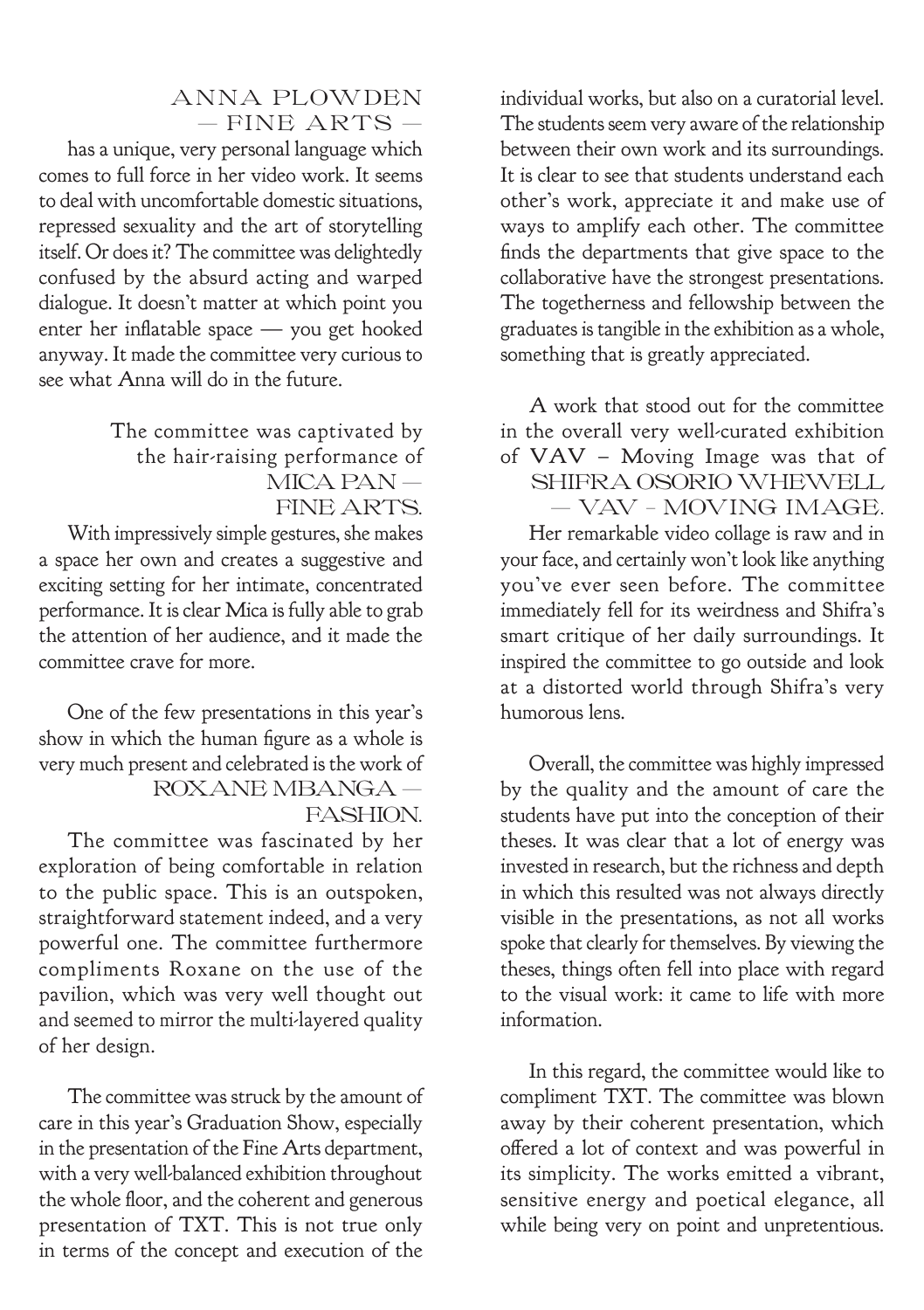#### MATHILD CLERC – VERHOEVEN  $-$  TXT $-$

intelligent exploration of the art of pickpocketing, for example, made a great impression on the committee with its simplicity and humour. Her questioning of a certain morality is captivating, her talent for storytelling is evident, and the committee looks forward to seeing what she will do next.

# **Thesis**

This year's thesis committee members are Katja Mater and Sarah van Binsbergen. The committee is led by Jeroen Boomgaard.

This year the selected theses demonstrate a broad variety of ways to intertwine theory, writing and artistic practice. The 21 recommended theses by all departments show great skill in interlinking theory with each student's personal context and practice. While some theses investigate and develop a narrative through classical, essayistic writing, others appear to counter this style and translate their research into poetry or a more fictional form. The committee is impressed with the fact that all the theses were able to relate personal research to current issues and matters of concern. Topics such as multiple and virtual realities, identities, fantasies and desires are explored while the writing remains inseparable from the student's own experience. For instance, JUN ORTEGA'S

## — FINE ARTS —

thesis The Glistening Abyss interweaves matters of gender politics, transness and transitioning, carefully examining its kinship with artificial intelligence. Their thesis' blend of fictive elements with a strong personal narrative reveals a powerful connection with their artistic practice.

As the theses range from dense to light, the committee is pleased about how each thesis provides enough space for the reader to dive into the minds and worlds of each student. A thesis where this is accomplished in a remarkably clever and witty manner is French Shopping by

> MATHILD CLERC -VERHOEVEN  $-$  TXT

Her way with words seduces you from the very first line, making you an accomplice in the act of shoplifting. Shoplifting is examined by Mathild not only as an action to protest against capitalism, but also as a response to textures, which can prove so alluring that we're simply not able to resist temptation. In its subversiveness, the research sheds light on our present-day issue with (social) moral dilemmas.

The committee also notes that this year, some of the theses tend to lean towards a more academic style. By closely monitoring and guarding the research question(s) during the process of collecting information, this style can be balanced and in turn, rewarding. An example of a thesis that demonstrates this in a sophisticated manner, is Spin the Wheel, Seal Your Fate by KARLY GERHARTS — FASHION.

In this research, existing feminist theories are considered and dissected carefully. Theories concerning witchcraft, sagas, and fairy tales are subsequently reconstructed in a new, personal narrative, bringing a compelling research to fruition. Karly manages to weave all the topics together through associations that emerge from inconspicuous and unexpected areas.

Lastly, the committee wants to acknowledge the amount of care and consideration that went into the design of each publication. It was clear that the thesis is not solely viewed as an exercise in writing, but also from the perspective of how tactile and visual elements can enhance a reading experience.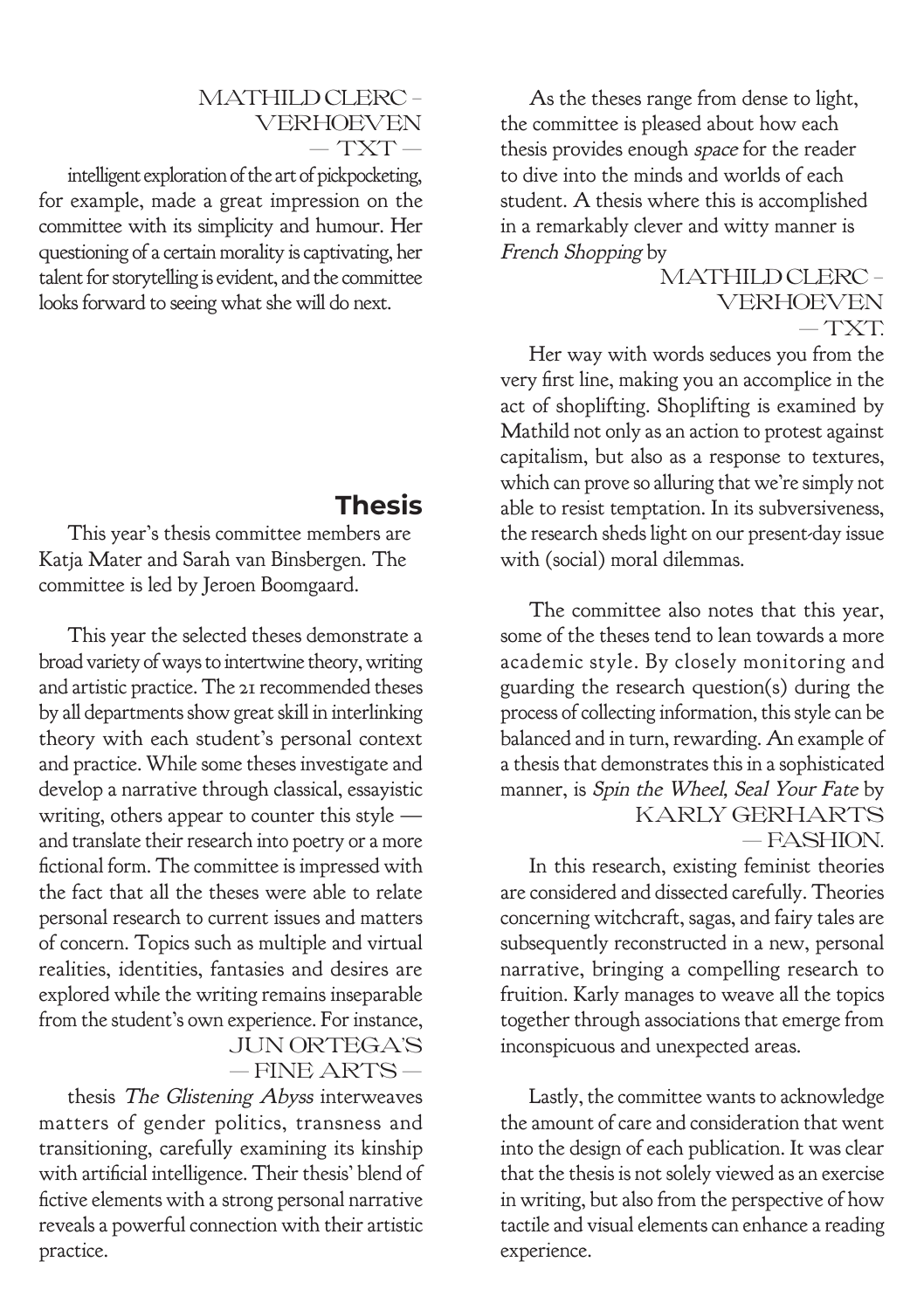Times are blurry, but the committees feel times are changing — the start of new things emerging is visible and tangible in this year's show, and the committees have confidence in the future of this generation.

Luuk Heezen and Rik Lauwen will create video portraits of all selected projects. The selected visual art projects also get the opportunity to develop either a RietveldTV episode (aired on AT5) or an exhibition at Eight Cubic Meters, the academy's public gallery in the city centre of Amsterdam, and present their work to a new audience in a new context.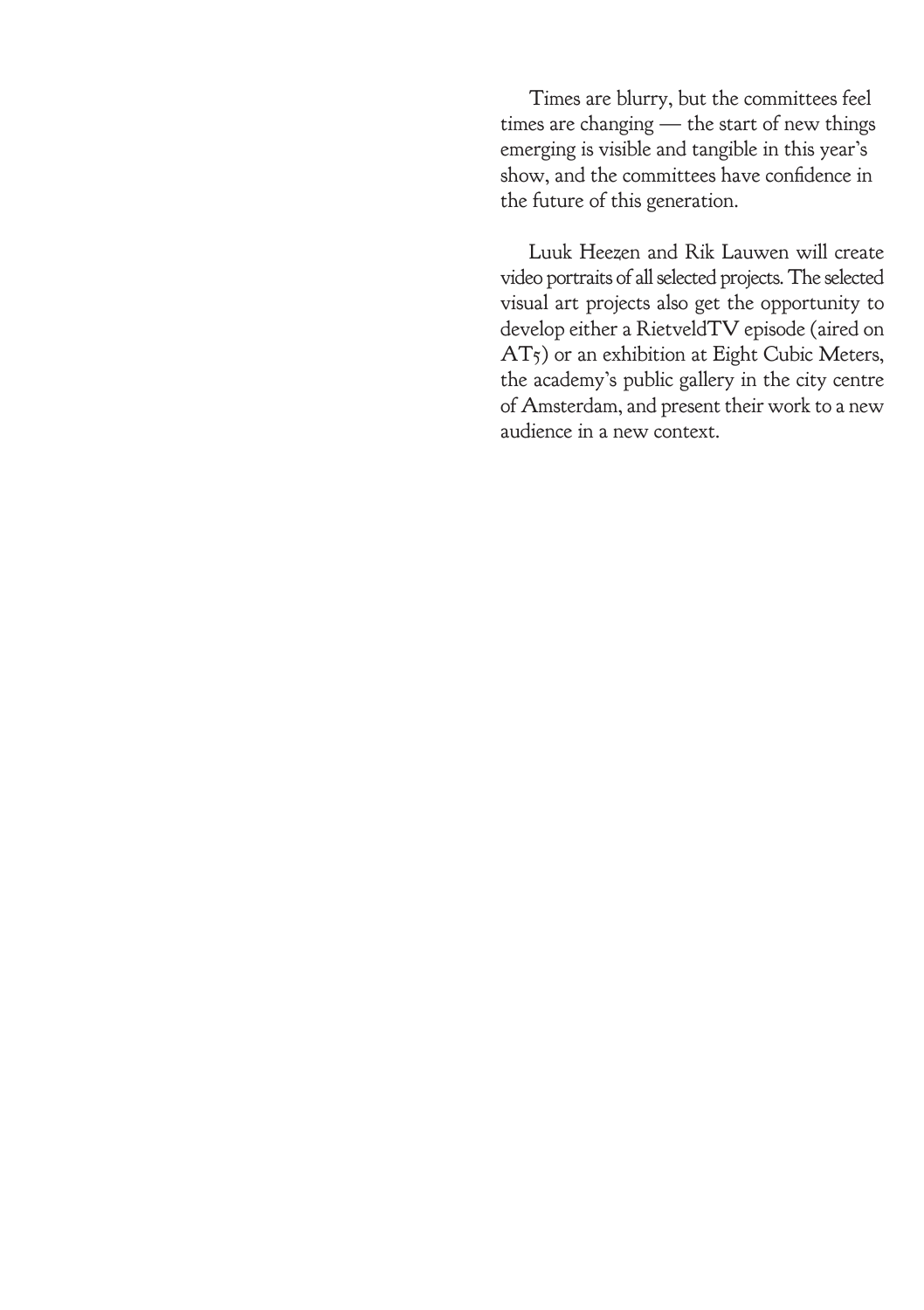### **Biographies of the Committee Members**

### **Committee visual art**

ROEL ARKESTEL IN is a writer and curator active for museums in The Netherlands and France. He is also teaching at the academy of Antwerp and the HISK in Gent.

THÉO DEMANS is a scenographer, designer and sculptor currently based in Brussels.

IMARA LIMON is a curator of modern and contemporary art at the Amsterdam Museum.

TIRZO MARTHA is a sculptor, performance artist and co-founder and director of Instituto Buena Bista, the center for contemporary art in Curaçao.

MARINA OTERO VERZIER is an architect, director of Research at Het Nieuwe Instituut and head of the Social Design MA at Design Academy Eindhoven.

### **Committee thesis**

SARAH VAN BINSBERGEN is an art journalist and writer based in Amsterdam. She is a critic at newspaper De Volkskrant and has written for platforms such as Metropolis M, Boekman Cahier and Kunsten '02.

JEROEN BOOMGAARD is Professor at the Lectorate Art & Public Space (LAPS) at the Gerrit Rietveld Academie. With an expertise in art in public space, he is also a member of various committees, such as the Stadscuratorium Amsterdam and Stadscuratorium of Leiden (Lucas van Leydenfonds).

KATJA MATER is a visual artist and filmmaker. Alongside her artistic practice, she is an editor for Girls Like Us Magazine; an independent magazine turning the spotlight on an international expanding community of lesbians and queers within arts, culture and activism.